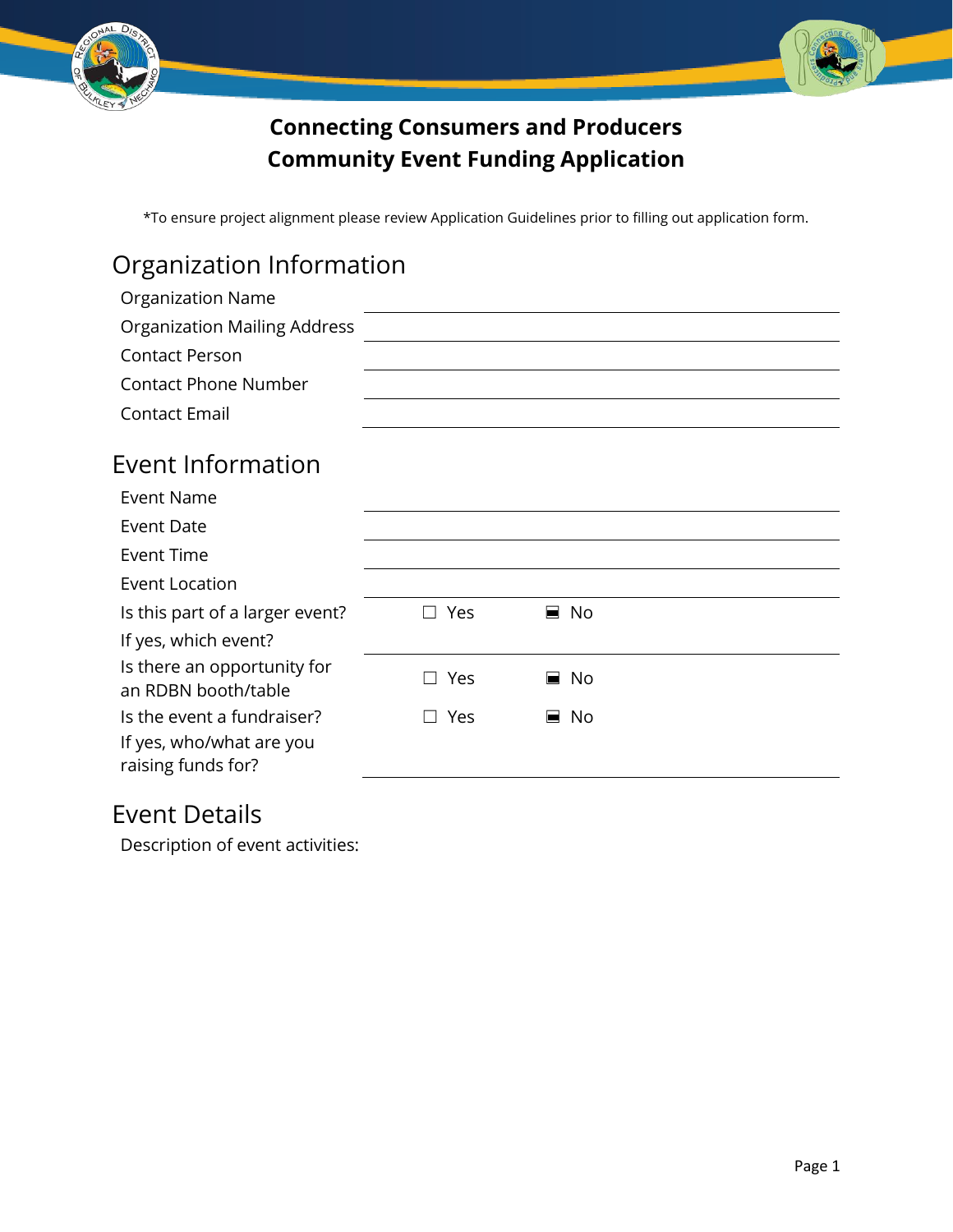



How will the event market local producers?

Please list the local producers that will be participating.

Please list any community partners

Estimated number of participants at event

What measures are being made to ensure that Provincial recommendations regarding Covid-19 are being followed? (example: handwashing, physical distancing, etc.)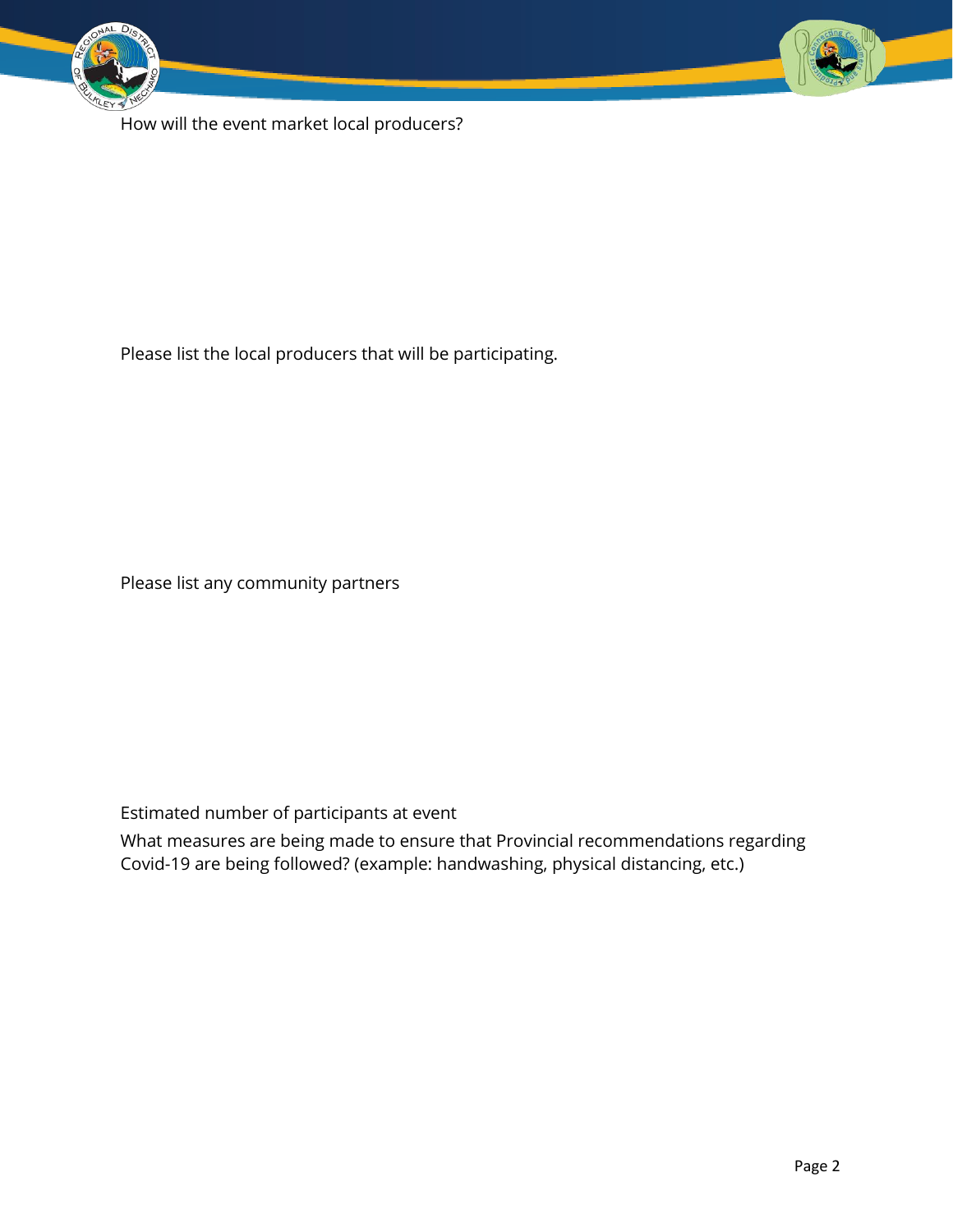

# Project Alignment

How will the event connect consumers with local producers?

How will the benefits of purchasing locally grown food be conveyed to the consumer?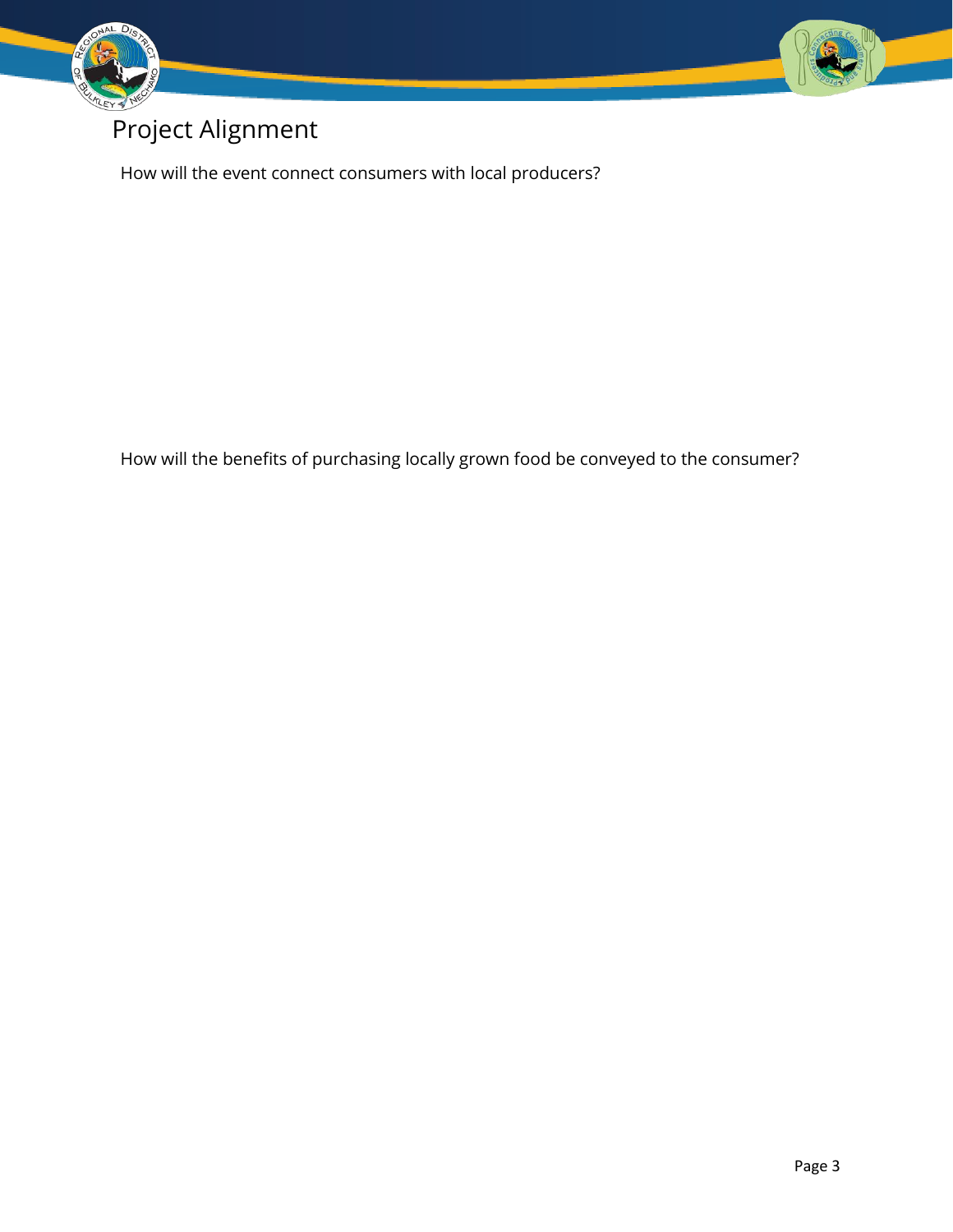

### Advertising

How and where will the event be advertised?

How will you acknowledge support from the RDBN?

**If more space is required, please attach additional pages to this application.**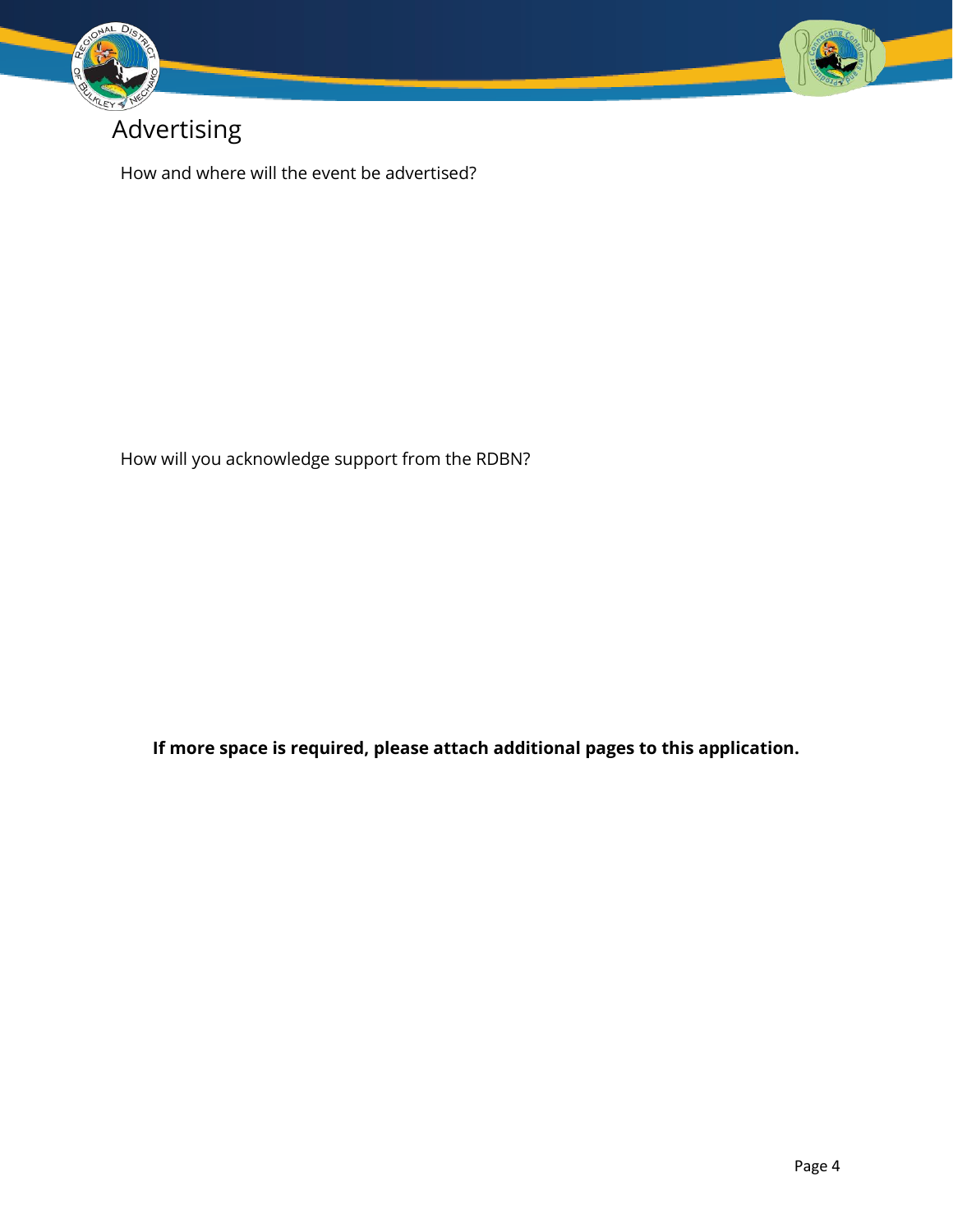



# Budget

| <b>Project Expense</b><br>Capital Purchases cannot exceed \$500<br>Do not include in-kind | <b>Budgeted Amount</b> |
|-------------------------------------------------------------------------------------------|------------------------|
|                                                                                           |                        |
|                                                                                           |                        |
|                                                                                           |                        |
|                                                                                           |                        |
|                                                                                           |                        |
|                                                                                           |                        |
|                                                                                           |                        |
|                                                                                           |                        |
|                                                                                           |                        |
| <b>Total</b>                                                                              | 0                      |

| RDBN Request \$                                    |  |
|----------------------------------------------------|--|
| Amount that will go directly to local producers \$ |  |
| How will any shortfalls be covered?                |  |